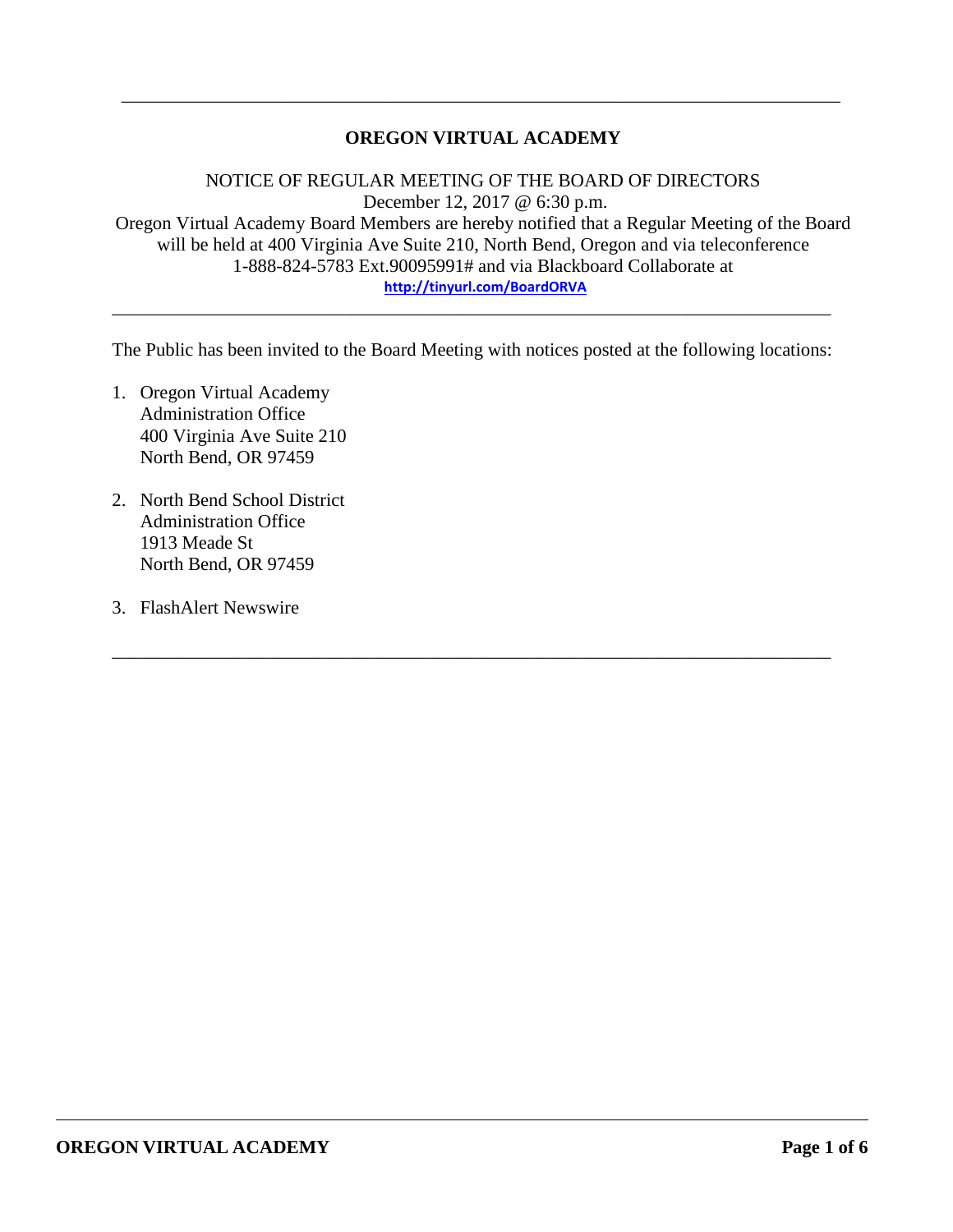### **AGENDA REGULAR MEETING AGENDA**

# **BOARD OF DIRECTORS OREGON VIRTUAL ACADEMY**

**Tuesday, December 12 th , 2017 6:30 p.m.** ORVA Office 400 Virginia Ave Suite 210 North Bend, OR 97459

# **INSTRUCTIONS FOR PRESENTATIONS TO THE BOARD BY PARENTS AND CITIZENS**

The Oregon Virtual Academy welcomes your participation at the School's Board meetings. The purpose of a public meeting of the Board of Directors is to conduct the affairs of the School in public. We are pleased that you are in attendance and hope that you will visit these meetings often. Your participation assures us of continuing community interest in our School. To assist you in the ease of speaking/participating in our meetings, the following guidelines are provided.

- 1. Agendas are available to all audience members at the door to the meeting or by requesting the agenda from School Officials (541-751-8060).
- 2. The "Public Comment" portion is set aside for members of the audience to raise issues that are not specifically on the agenda. These presentations are limited to three (3) minutes and total time allotted to non-agenda items will not exceed fifteen (15) minutes. The Board may give direction to staff to respond to your concern or you may be offered the option of returning with a citizen-requested item.
- 3. When addressing the Board, speakers are requested to stand, to state their name and address, and to adhere to the time limits set forth.
- 4. Citizens may request that a topic related to school business be placed on a future agenda by submitting a written request at least seventy-two (72) hours in advance of any regular meeting. Once such an item is properly placed on the agenda, the Board can respond, interact, and act upon the item.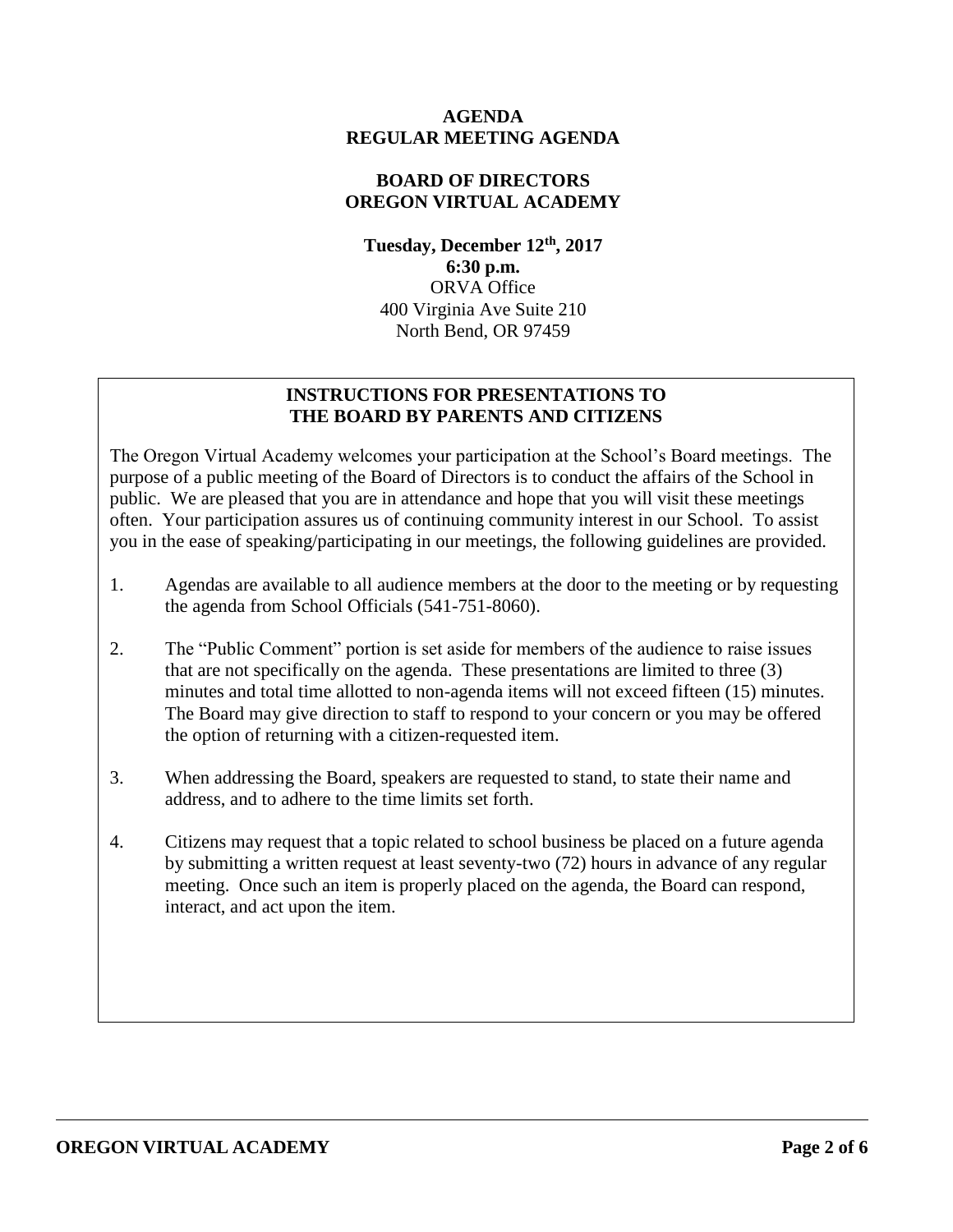### **I. PRELIMINARY**

**A.** Call To Order

Meeting was called to order by the Board Chair at P.M.

**B.** Roll Call

| <b>Member</b>       | Title                      | Term      | <b>Present</b> | <b>Absent</b> | <b>In</b> | Out |
|---------------------|----------------------------|-----------|----------------|---------------|-----------|-----|
| Mr. Paul Tannahill  | Member                     | 2015-2018 |                |               |           |     |
| Mr. Michael Herndon | Member                     | 2015-2018 |                |               |           |     |
| Vacant              | Member                     | 2016-2019 |                |               |           |     |
| Mr. Steven Isaacs   | Member                     | 2016-2019 |                |               |           |     |
| Mr. Brian Bray      | Temporary<br>Chairman      | 2016-2019 |                |               |           |     |
| Mr. Barry Jahn      | Temporary<br>Vice Chairman | 2017-2020 |                |               |           |     |
| Vacant              | Member                     | 2017-2020 |                |               |           |     |

# **II. COMMUNICATIONS**

**A.** PUBLIC COMMENTS:

No individual comment shall be for more than three (3) minutes and the total time for this purpose shall not exceed fifteen (15) minutes. Board members may respond to comments however no action can be taken. The Board may give direction to staff following comment.

### **B.** BOARD/STAFF DISCUSSION

- 1. Head of School Report:
	- a. HOS Report Mr. Werlein, Head of School
		- i) NTCM Conference Update Wendy Ross
- 2. Board of Directors Discussion:
	- a. Committee Updates
		- i) Finance Committee Mr. Bray, Board Member
		- ii) Teacher to Board Committee Mr. Jahn, Board Member
		- iii) Professional Services Committee Mr. Bray, Board Member
		- iv) Policy Committee Mr. Herndon, Board Member
	- b. OSBA Conference Update
		- i) Board Retreat Update Brian Bray, Board Chair
		- ii) Leadership Institute Workshop Barry Jahn, Vice Chair
	- c. Nominations for Board Treasurer and Board Secretary
	- d.Board Dashboard Design

# **III. CONSENT AGENDA ITEMS**

All matters listed under the consent agenda are considered by the Board to be routine and will be approved/enacted by the Board in one motion in the form listed below. Unless specifically requested by a Board member for further discussion or removed from the agenda, there will be no discussion of these items prior to the Board votes on them. The Head of School recommends approval of all consent agenda items.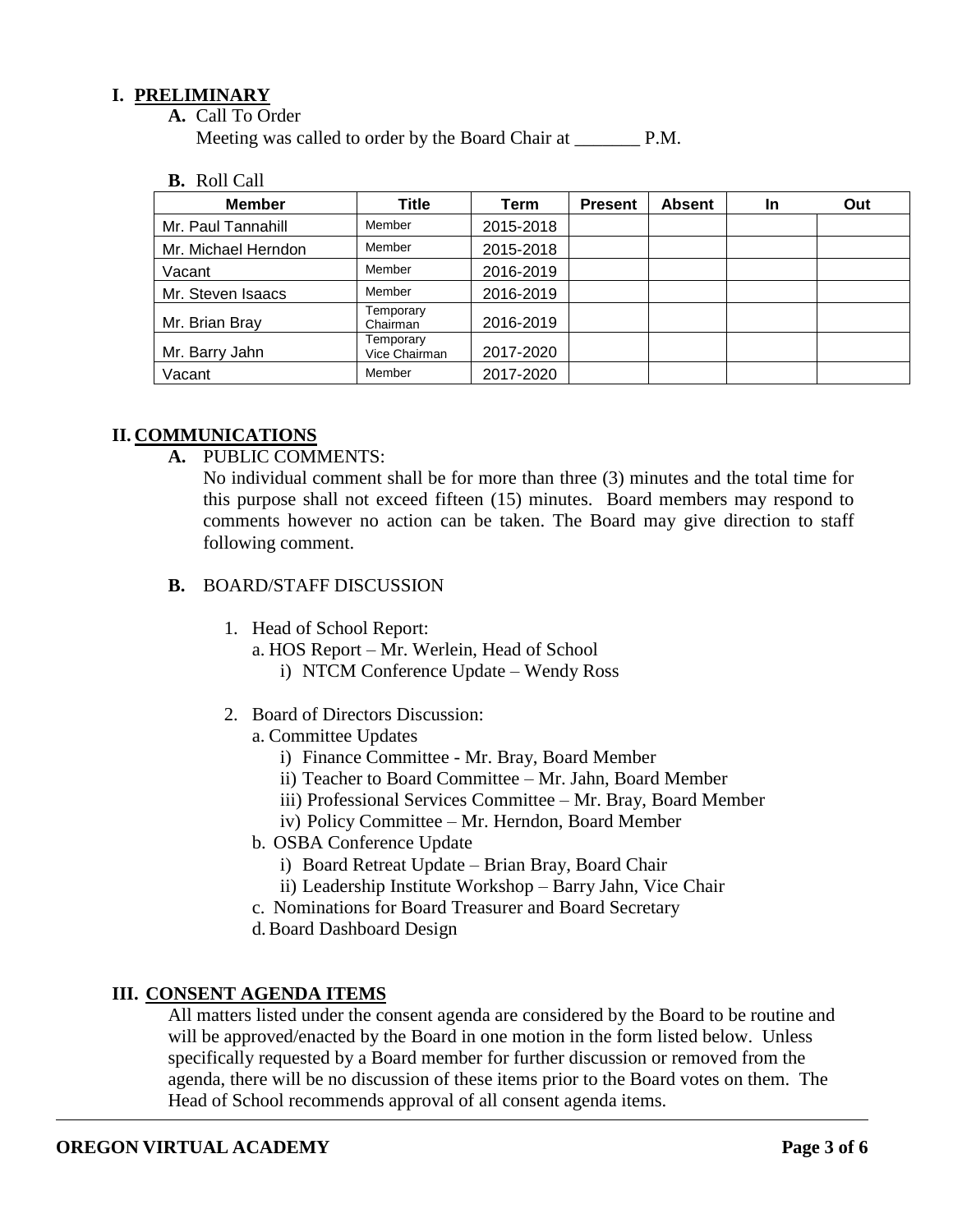### **A.** ITEMS FOR APPROVAL

- 1. Previous Meeting Minutes
	- a. September  $19<sup>th</sup>$ , 2017
	- b. November  $28<sup>th</sup>$ , 2017
- 2. New Hires
	- a. Nicole Green Family and Support Liaison
- 3. Staff Resignations
	- a. Lindsay Martinez Primary Teacher
	- b. Catherine Wilson Primary Academic Administrator
- 4. Rescinded Resignation a. Heidi Vogel – Primary Teacher

Motion\_\_\_\_\_\_\_\_\_\_\_\_\_\_\_\_ Second\_\_\_\_\_\_\_\_\_\_\_\_\_\_\_\_\_\_

# **IV.SCHEDULED FOR ACTION**

- **A.** PERSONNEL
- **B.** BUSINESS

1. IV-BDRPT-01\_12-12-17 Consideration and Possible Approval of the Insperity Insurance Renewal

| <b>Member</b>       | <b>Motion</b> | Aye          | <b>No</b>            | <b>Abstain</b> | <b>Absent</b> |
|---------------------|---------------|--------------|----------------------|----------------|---------------|
| Mr. Paul Tannahill  |               |              |                      |                |               |
| Mr. Michael Herndon |               |              |                      |                |               |
| Vacant              |               |              |                      |                |               |
| Mr. Steven Isaacs   |               |              |                      |                |               |
| Mr. Brian Bray      |               |              |                      |                |               |
| Mr. Barry Jahn      |               |              |                      |                |               |
| Vacant              |               |              |                      |                |               |
| Motion              | Carried(      | Not Carried( | $Vote,(A)$ $(N)(Ab)$ | Tabled(        |               |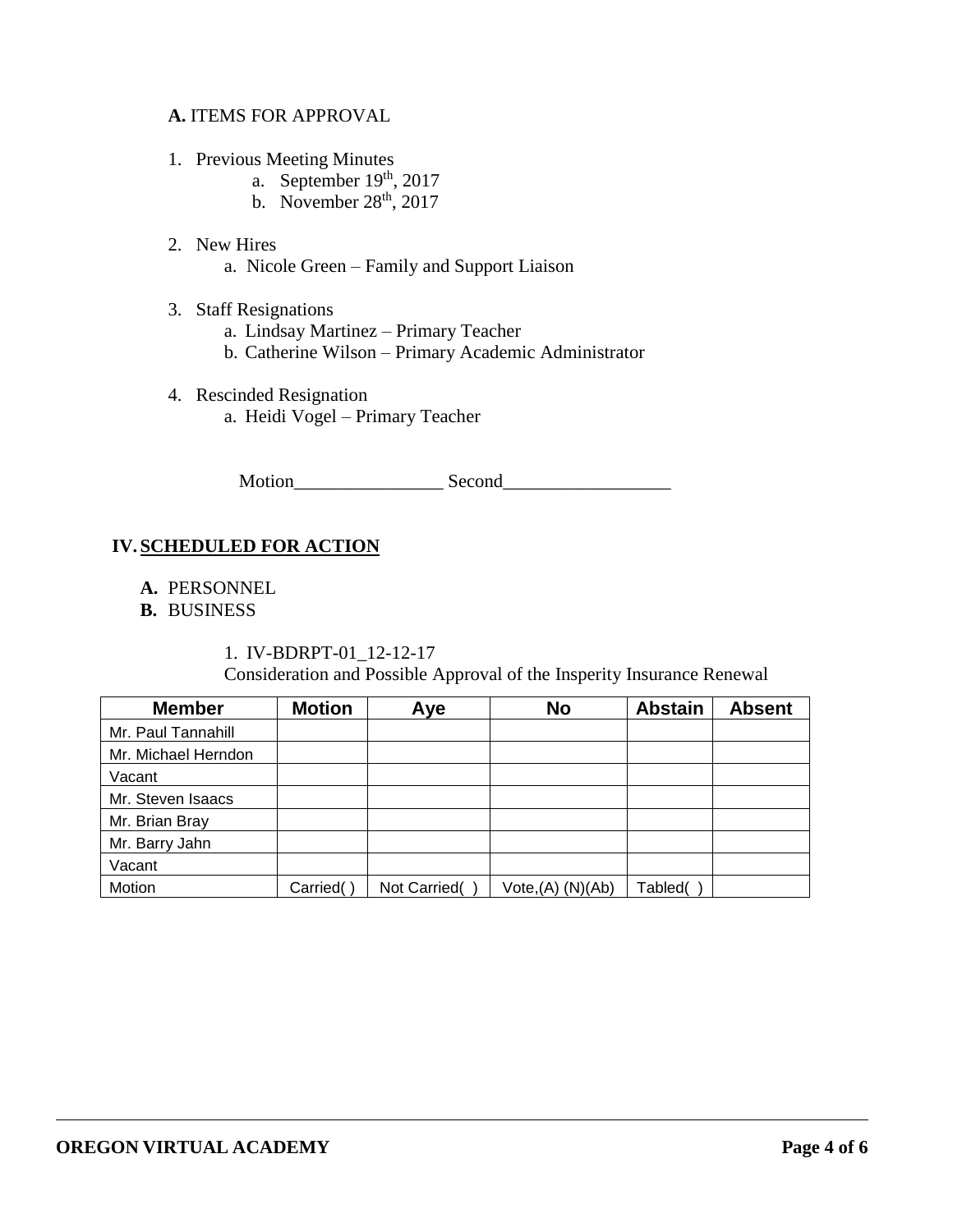# 2. IV-BDRPT-02\_12-12-17

Consideration to Approve Board Chair as a Permanent Position

| <b>Member</b>       | <b>Motion</b> | Aye          | <b>No</b>         | <b>Abstain</b> | <b>Absent</b> |
|---------------------|---------------|--------------|-------------------|----------------|---------------|
| Mr. Paul Tannahill  |               |              |                   |                |               |
| Mr. Michael Herndon |               |              |                   |                |               |
| Vacant              |               |              |                   |                |               |
| Mr. Steven Isaacs   |               |              |                   |                |               |
| Mr. Brian Bray      |               |              |                   |                |               |
| Mr. Barry Jahn      |               |              |                   |                |               |
| Vacant              |               |              |                   |                |               |
| Motion              | Carried(      | Not Carried( | Vote, (A) (N)(Ab) | Tabled(        |               |

# 3. IV-BDRPT-03\_12-12-17

Consideration to Approve Board Vice Chair as a Permanent Position

| <b>Member</b>       | <b>Motion</b> | Aye          | <b>No</b>            | <b>Abstain</b> | <b>Absent</b> |
|---------------------|---------------|--------------|----------------------|----------------|---------------|
| Mr. Paul Tannahill  |               |              |                      |                |               |
| Mr. Michael Herndon |               |              |                      |                |               |
| Vacant              |               |              |                      |                |               |
| Mr. Steven Isaacs   |               |              |                      |                |               |
| Mr. Brian Bray      |               |              |                      |                |               |
| Mr. Barry Jahn      |               |              |                      |                |               |
| Vacant              |               |              |                      |                |               |
| Motion              | Carried(      | Not Carried( | $Vote,(A)$ $(N)(Ab)$ | Tabled(        |               |

# 4. IV-BDRPT-04\_12-12-17

Consideration to Approve Terri Bennink as Oregon Virtual Academy Board Member

| <b>Member</b>       | <b>Motion</b> | Aye          | <b>No</b>         | <b>Abstain</b> | <b>Absent</b> |
|---------------------|---------------|--------------|-------------------|----------------|---------------|
| Mr. Paul Tannahill  |               |              |                   |                |               |
| Mr. Michael Herndon |               |              |                   |                |               |
| Vacant              |               |              |                   |                |               |
| Mr. Steven Isaacs   |               |              |                   |                |               |
| Mr. Brian Bray      |               |              |                   |                |               |
| Mr. Barry Jahn      |               |              |                   |                |               |
| Vacant              |               |              |                   |                |               |
| Motion              | Carried(      | Not Carried( | Vote, (A) (N)(Ab) | Tabled(        |               |